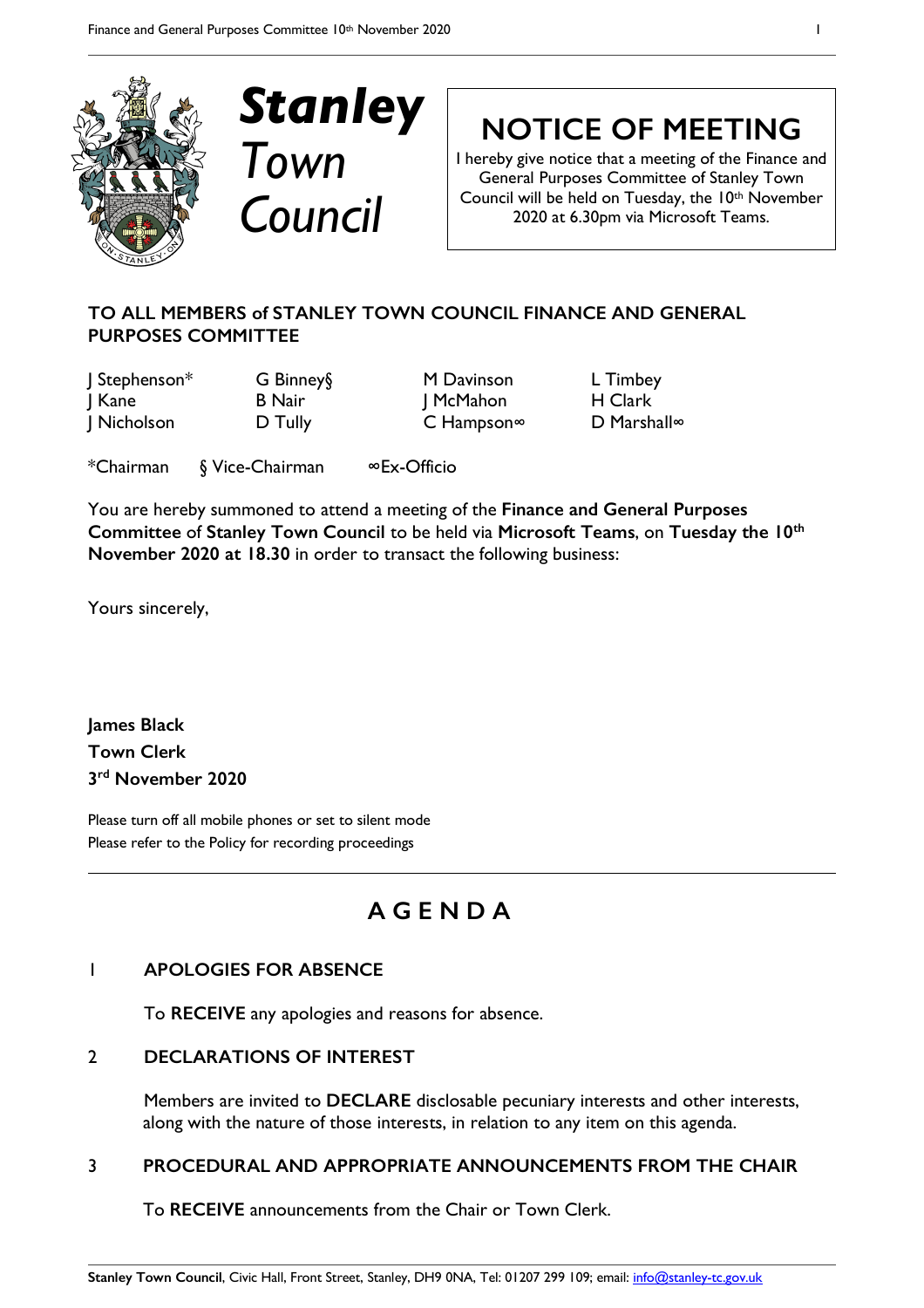#### 4 **PUBLIC PARTICIPATION**

An adjournment will be allowed at the direction of the Chairman to allow for public comment and response in relation to items on this agenda or to consider written questions from the public submitted in advance of the meeting (*Individuals will be permitted a maximum of three minutes each. Total time for this session is limited to fifteen minutes).*

#### 5 **CONFIRMATION OF MINUTES (ATTACHMENT A)**

To **APPROVE** as a correct record and sign the minutes of the Finance and Governance Committee meeting held on 10<sup>th</sup> March 2020.

#### **6 ACCOUNTS FOR PAYMENT & BANK RECONCILIATION**

Statutory Basis: Accounts & Audit (England) Regulations 2011

Committee is requested to **CONSIDER** the attached information and

- (i) **APPROVE** the Payment of Accounts (Schedule of Payments & Schedule of Receipts) for March – October 2020 (ATTACHMENTS B - I)
- (ii) **NOTE** the Bank Reconciliation (Bank Reconciliation, Bank Balances & Budget Monitoring) for March – October 2020 (ATTACHMENTS J - Q)

#### 7 **BUDGET UPDATE (ATTACHMENT R)**

Committee is requested to **NOTE** the attached report.

8 **MEDIUM TERM FINANCIAL PLAN (ATTACHMENT S)**

Committee is requested to **NOTE** the attached report.

#### **9 AUDITED ANNUAL RETURN / EXTERNAL AUDIT (ATTACHMENT T)**

The audit of the accounts for year ending 31 March 2020 has concluded. The Annual Governance and Accountability Return is now available for inspection.

# **10 EMERGENCY EXPENDITURE (ATTACHMENT U)** Committee is requested to **NOTE** the attached report. **11 FINANCIAL SERVICE COMPENSATION SCHEME (ATTACHMENT V)**

Committee is requested to **CONSIDER** the attached report and **DECIDE** what to do.

#### **12 CONTRACT REGISTER (ATTACHMENT W)**

Committee is requested to **NOTE** the attached report.